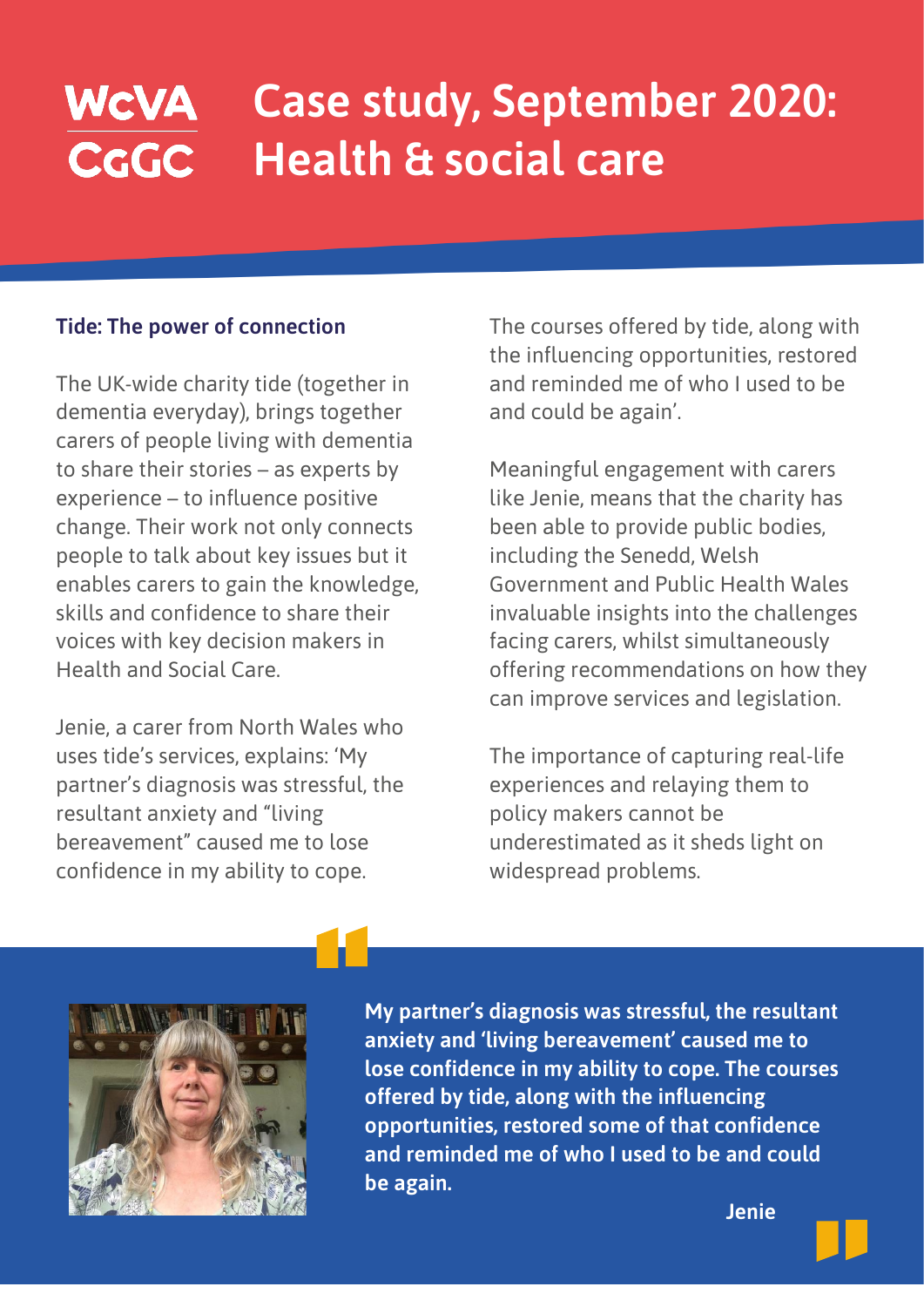Approximately 42,000 people live with dementia in Wales, $1$  most of whom are older people. With WHO identifying the over 70s age group as one of the most 'at risk' categories during the Covid-19 pandemic, people living with dementia and their carers have been forced to make uncomfortable changes to their already challenging lives.

Before the global pandemic, staying connected and the ability to interact socially were always cited as vital by tide members, because being the carer of someone living with dementia often brings isolation and loneliness. Furthermore, social interaction was recognised as crucial in the Welsh Government's [Dementia Action Plan](https://gov.wales/sites/default/files/publications/2019-04/dementia-action-plan-for-wales.pdf)  [for Wales](https://gov.wales/sites/default/files/publications/2019-04/dementia-action-plan-for-wales.pdf) (2018-2022). Carers also talk to tide about having little time for themselves, and to interact with other people in a similar situation. Feeling part of a collective voice is often a lifeline.

At the start of 'lockdown', tide surveyed its members to see how staff could adapt their ways of working to ensure carers continued to feel included and connected and to find out the best way to engage with them. Carers like Jenie reported a greater degree of vulnerability in both themselves and in the person living with dementia: 'the biggest hurdle to overcome during Covid-19 has been the loss of personal time and space. The withdrawal of

The biggest hurdle to overcome during Covid-19 has been the loss of personal time and space. The withdrawal of services combined with lockdown has made it impossible to have a break from caring.

Tide listened to the voice of carers and responded by creating a [Covid-19 Hub](https://www.tide.uk.net/activities/) on its website to ensure everything it offers is in one place. The Hub brings together important health and social care information from around the UK, offers carers the opportunity to take part in consultations and research and shows the ongoing social activities that members can take part in.

Modules from the Carer Development Programme now take place via Zoom as do coffee mornings, quizzes, thematic discussions and webinars. Recognising the additional strain carers are under at the moment and their limited availability, tide uses these social sessions to tease out any issues that carers are facing to ensure, where appropriate, that they are taken forward using the correct channels.

services combined with lockdown has made it impossible to have a break from caring'.

<sup>&</sup>lt;sup>1</sup> Dementia:

[http://www.wales.nhs.uk/healthtopics/conditi](http://www.wales.nhs.uk/healthtopics/conditions/dementia) [ons/dementia](http://www.wales.nhs.uk/healthtopics/conditions/dementia) [Accessed: 13.05.2020]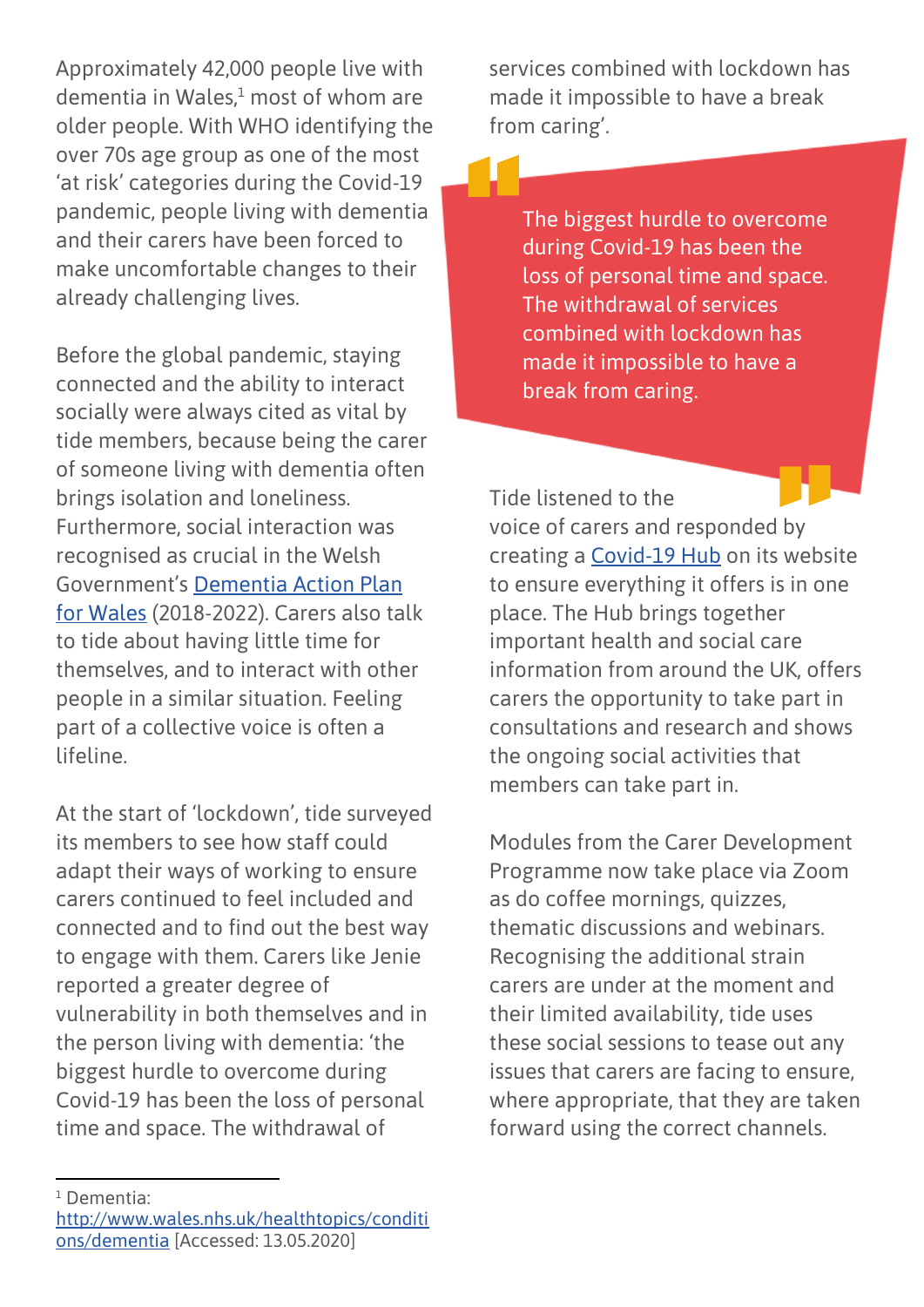Carers have complained of survey fatigue and tide recognises this time as an opportunity to give back to its members, therefore the quizzes and coffee mornings are not only a bit of fun in dark times but they provide immediate relief for carers and flag up ongoing concerns.

According to Jenie, these social activities offer multi-faceted positive experiences for carers: 'Being a member of tide has empowered me. The weekly quiz I attend, organised by tide, has provided some much-needed mental stimulation and has become something to look forward to. But I also know that I can use my voice and story to raise awareness and influence services'.

Carers only use these opportunities to vent about the challenges they face for example, but also provide each other with advice. Shopping is a case in point. While it had once been one of the few activities that would get carers out of the house, since the outset of the selfisolation period, it has morphed into a stressful experience for many;

Being a member of tide has empowered me. The weekly quiz I attend, organised by tide, has provided some much-needed mental stimulation and has become something to look forward to. But I also know that I can use my voice and story to raise awareness and influence services

including one carer staying up until 3am for a shopping slot in a fortnight's time or being forced to buy all goods from an over-priced convenience store.

Clearly, a dual challenge has emerged for the charity: in continuing to support service users who are already vulnerable to life's everyday challenges, while also responding appropriately to the fact that a great number will be in the high-risk group for Covid-19 complications.

Similarly, during lockdown, tide recognised that there were carers who had similar experiences across the UK so it connected carers from Wales in four nations' coffee mornings and focus groups; one area being carers of people with young onset dementia. It is through these social activities that tide staff were also made aware of the increasing problem carers had of staying in touch with loved ones in care homes.

While some tide members had found digital technology such as zoom and skype a useful way to stay connected, other members reported not having the digital literacy skills to do this. This is particularly important when caring for someone living with dementia as carers worried that the person they cared for may not remember them when they were next able to meet.

Tide partnered up with Digital Communities Wales to find out about its services and to notify its members of